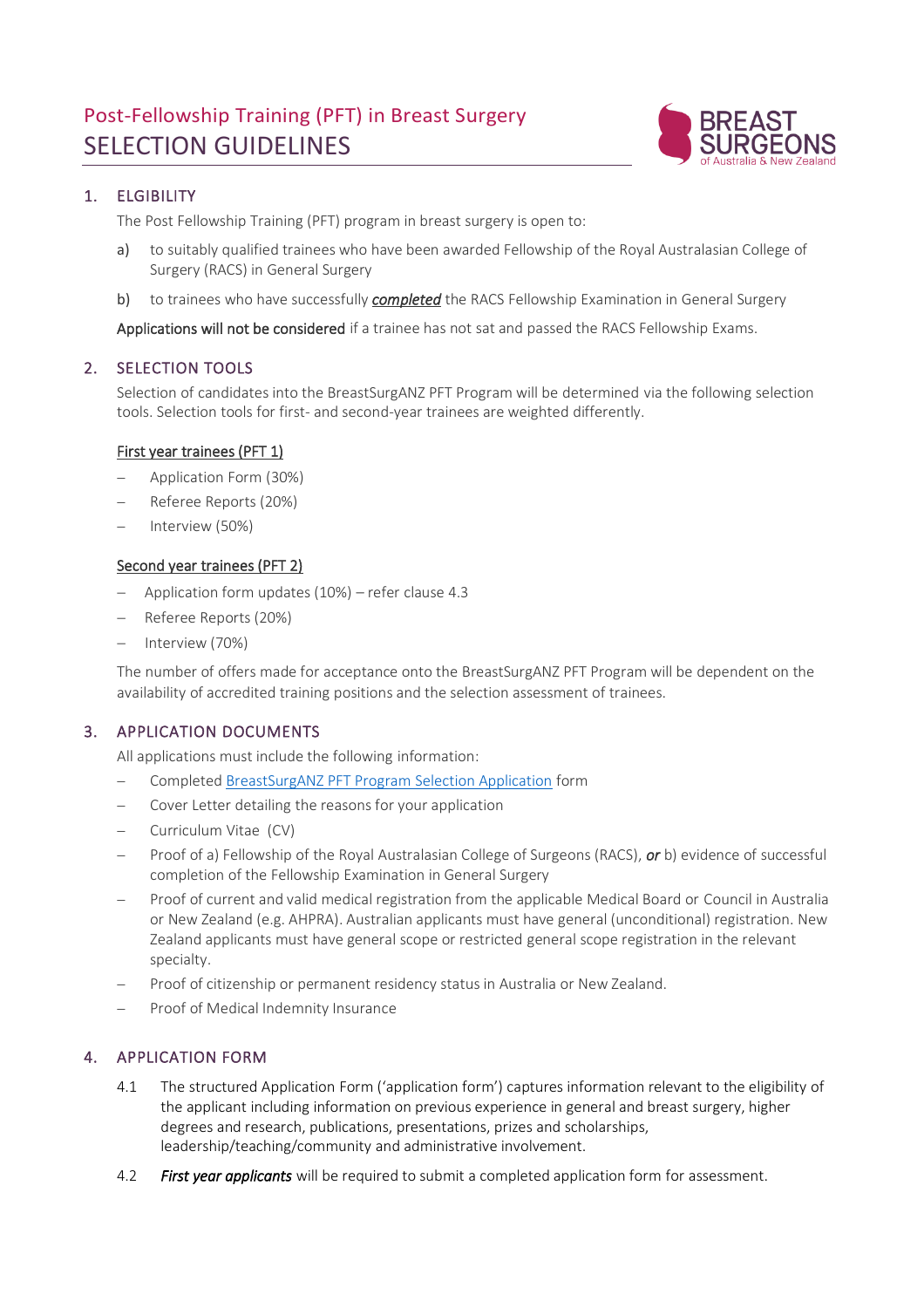

- 4.3 *Second year applicants* will only be required to provide new and relevant updates which differ from first-year applications. If a second-year candidate has no updates to provide they need to advise BreastSurgANZ that this is the case, when submitting their application letter and list of referees.
- 4.4 Each application form will be scored by two (2) people nominated by the BreastSurgANZ PFT Committee, without reference to the opinions of others, using a structured scoring system. Where any discrepancy occurs in the scores provided by the two (2) scorers, the Committee Chair, or appointed representative, will score the application form to identify the anomaly and correct the score.
- 4.5 The application form will be scored out of a potential 40 points.

The application components are:

- a) General and Breast surgical experience (Maximum 10 points)
- b) Higher Degree (Maximum 5 points)
- c) Publications and Presentations (Maximum 10 points)
- d) Leadership / Community / Administration (Maximum 10 points)
- e) Prizes and Scholarships (Maximum 5 points)
- 4.6 The Application Form score out of 40 will be adjusted to an overall percentage score rounded to two decimal places.

#### 4.7 Surgical Experience

- a) Scoring will consider experience in specialities of General Surgery and Breast Surgery.
- b) Scoring will be considered for Breast Surgery terms or appointments undertaken in the last five (5) clinical years
- c) Scoring will be considered for non-Breast surgery terms or appointments undertaken in the last two (2) clinical years
- d) Terms or appointments in surgery of less than six (6) consecutive months will not be scored. Terms or appointments must be a minimum of six (6) months on a single unit (including periods of leave of less than 6 weeks).
- e) Only terms completed by the closing date of application will be scored.
- f) Applicants must provide proof of rotations or appointments in the form of training, signed assessment form, RACS trainee surgical logbook or letter of confirmation from the hospital for the most recent two clinical years prior to application. Contracts or rosters will not suffice as documentation. Where adequate documentation is not provided the rotation or appointment will not be scored.
- g) Documentation must be provided on letterhead or signed will not be accepted and the rotation or appointment will not be scored.

## 4.8 Higher Degree

- a) Scoring only includes recognised higher degrees in a surgically/medically related area, and successfully completed at the time of application. Scoring only includes:
	- Masters or coursework or thesis
	- Ph<sub>D</sub>
	- Doctor of Medical Science (MD) by Research (or equivalent)
- b) Higher degrees must be awarded by the time of application and not awaiting marking.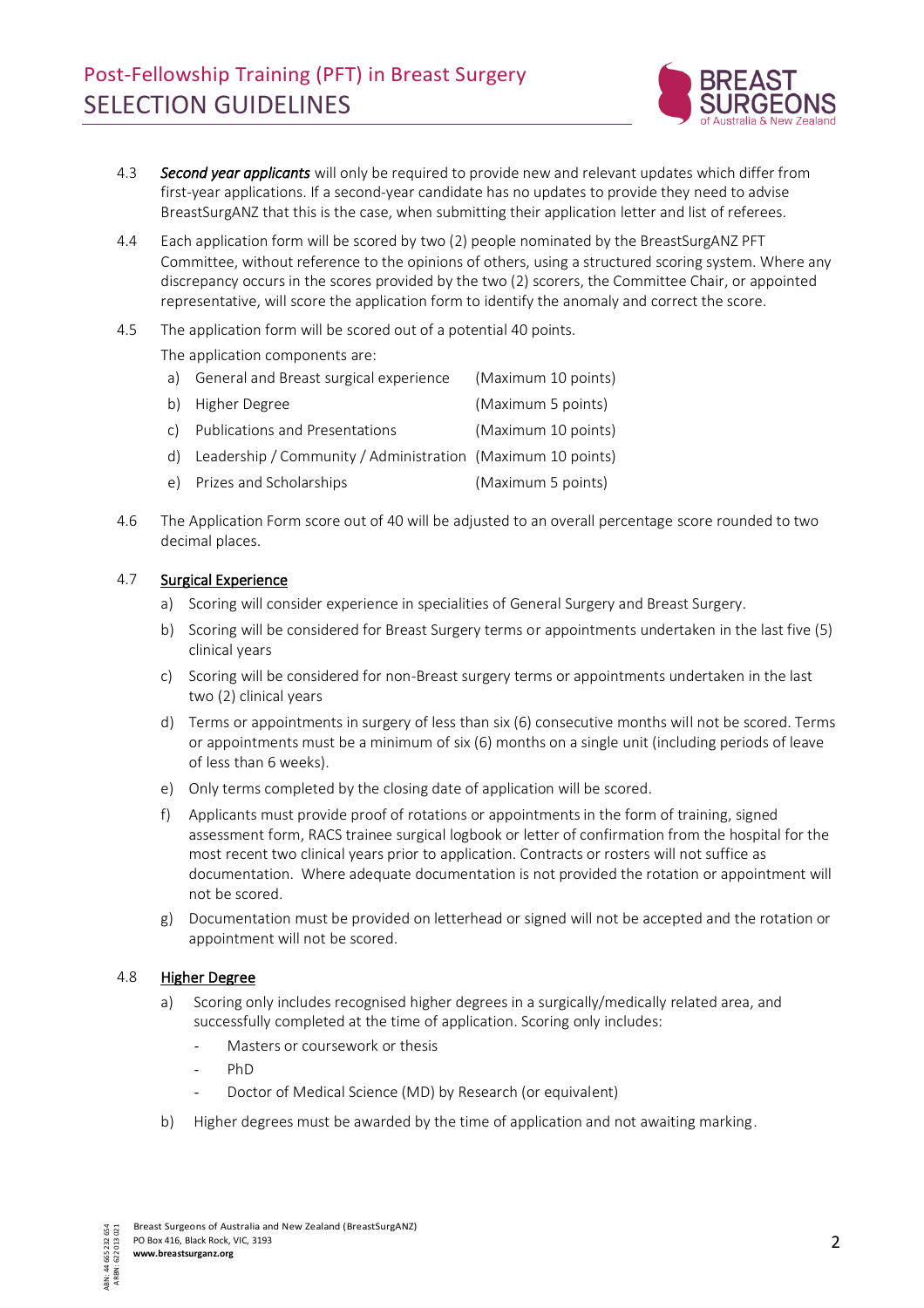

- c) Higher degrees must be equivalent to the level expected at an Australian or New Zealand tertiary institution.
- d) Documentary evidence of completion must be provided at the time of application.

## 4.9 Research and Publications

- a) Scoring will consider presentations and publications undertaken in the past four (4) years.
- b) Presentations and publications must be complete, that is presented, published, or accepted for publication, at the time of application closing date.
- c) Scoring only includes presentations personally given by the applicant.
- d) Scoring only includes presentations at scientific meetings or conferences subject to abstract selection.
- e) Poster presentations will only be scored where the applicant is the first author and named presenter in the meeting program.
- f) Scoring only includes publications in a peer reviewed scientific journal.
- g) Each publication or presentation of the same topic or title can only be scored once.
- h) Documentary evidence of publication and/or proof of presentation must be provided at the time of application. Entries where adequate documentation is not provided will not be scored.
- i) Acceptable documentary evidence of presentations includes official meeting program or letter from convener or conference organiser.
- j) Acceptable documentary evidence of publication includes copy of publication or official letter from the editor clearly stating publication date for acceptance for publication.
- k) Scoring will preference presentations or publications that have a breast focus and where the applicant is a first author.

#### 4.10 Leadership/Community/Administration/Teaching

- a) Applicants may score for involvement in leadership and/or administration, e.g. Committee appointments, Chair positions, volunteer contributions, undertaken in the last four (4) years.
- b) Scoring includes involvement in leadership, community and/or administration in the medical or non-medical field.
- c) Appointments to an academic position in a university (full, adjunct, clinical, or similar will be scored)
- d) Scoring does not include involvement in leadership, community and/or administration undertaken as part of normal medical employment.
- e) Scoring does not include involvement in one-off leadership, community and/or administration activities. Applicants must demonstrate continued contribution.
- f) Evidence of involvement from the relevant institution/organisation must be supplied.
- g) Entries for which documentation cannot verify the activities and time commitment, including dates and hours per week, will not be scored.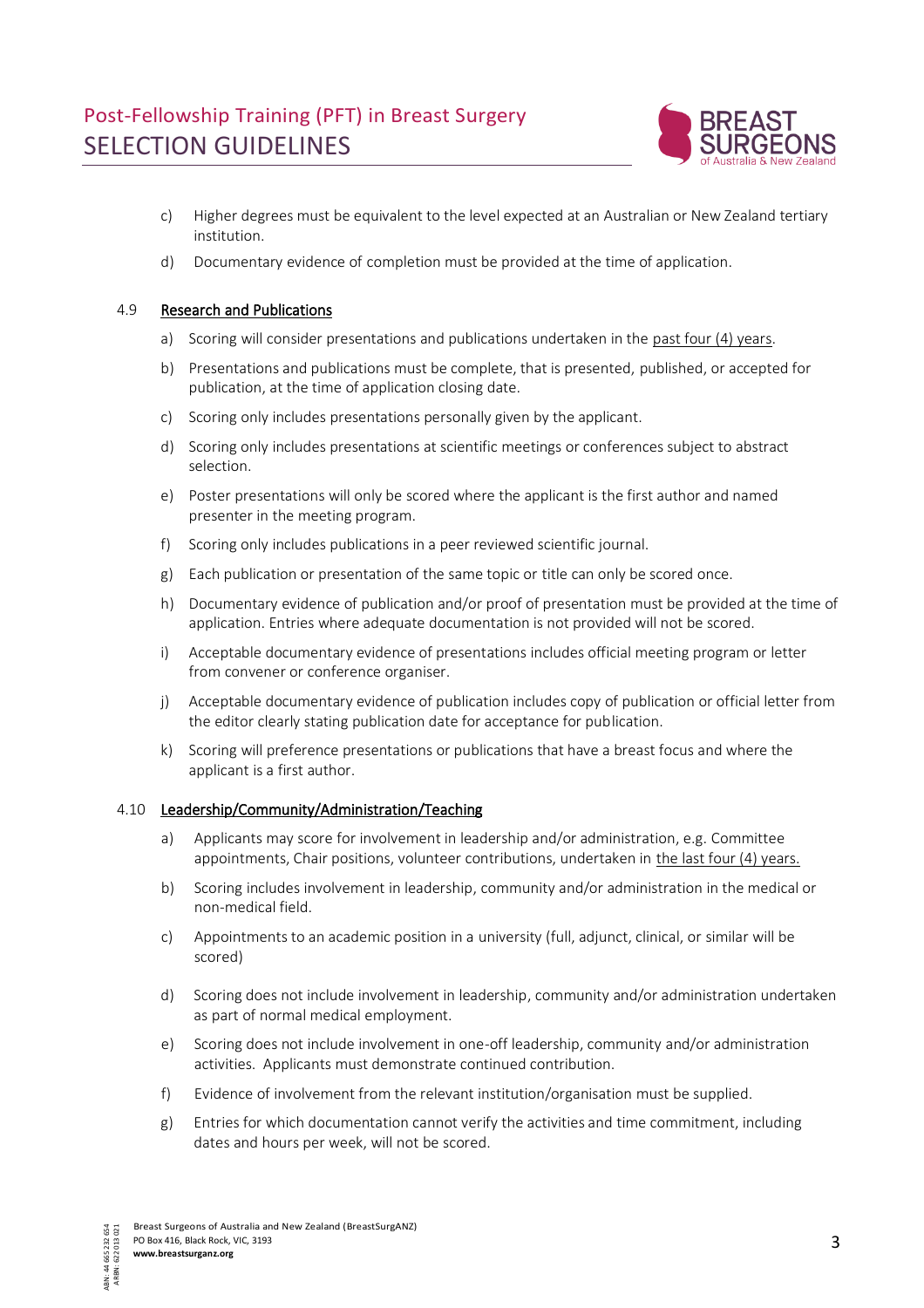# Post-Fellowship Training (PFT) in Breast Surgery SELECTION GUIDELINES



#### 4.11 Prizes and Scholarships

- a) Applicants may score for prizes and scholarships awarded during their medical training.
- b) Scores will be awarded prizes or scholarships awarded by any of the following institutions: hospitals, General Surgeons Australia and/or RACS (for prizes or scholarships obtained during or after SET training), University prizes (obtained during MBBS or after).
- c) Points will also be awarded for state or nationally recognised Community based awards/scholarships and/or internationally recognised Community awards/scholarships.

#### 4.12 Application Form Scoring

- a) First year applications will be scored in their entirety as per clauses 4.1 through to clause 4.11 inclusive.
- b) Only updates on second year application forms will be marked. Where no updates are provided, the scores for the applicant's first-year application will be used for assessment purposes for their second-year application.
- c) Research and presentation requirements that form part of the training requirements for the BreastSurgANZ PFT Program will not be marked as part of the selection assessment process.

## 5. REFEREE REPORTS

#### 5.1 Overview

References are collected to obtain information, in confidence, about the history of the applicant as well as assessments regarding a number of areas in order to asses suitability for the BreastSurgANZ PFT Program.

5.2 Applicants will be advised if referees have not returned their reports within the designated time period. Applicants will be provided

#### 5.3 First year applicants

- a) must submit a minimum of four (4) consultant names one of whom must be the applicant's current Supervisor. The other three (3) names must be the names of consultants who have had the greatest period of supervision or contact with the applicant during the any breast surgical rotation or appointment undertaken during the past five (5) clinical years and the last two (2) clinical years for non-breast surgery prior to the closing date for applications.
- b) A minimum of one consultant must be from each rotation or appointment listed on the application form.
- c) Only referees from consultant surgeons will be accepted. Non-surgical referees will not be permitted. A Consultant is defined as one of the following:
	- Fellow of the Royal Australasian College of Surgeons
	- a vocationally trained surgeon employed as a consultant surgeon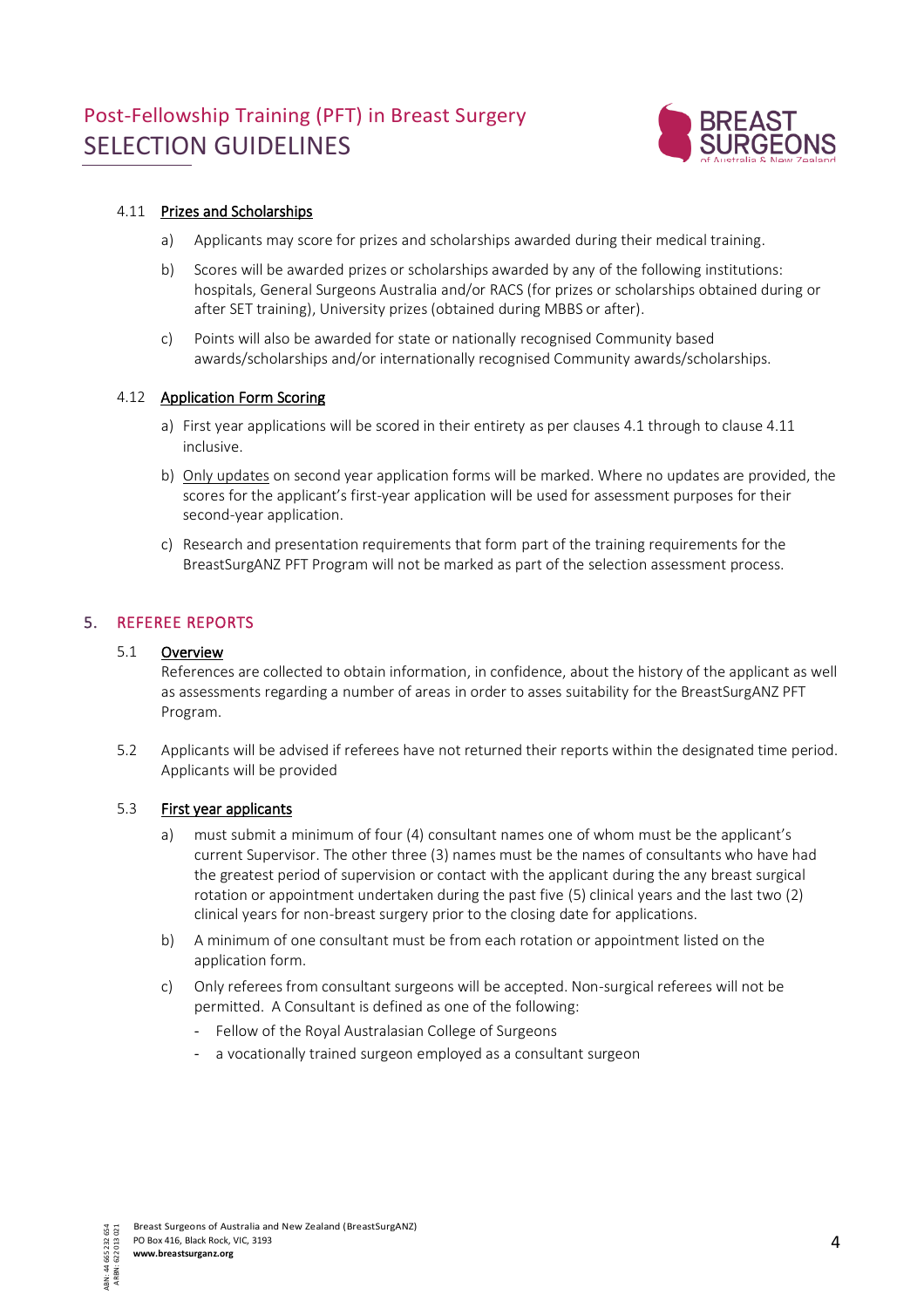

#### 5.4 Second year applicants

- a) Must submit four (4) referee names one of whom must be the applicant's current Supervisor. The other three names must include the following individuals from the Unit within which the applicant is currently working:
	- Current Nurse Unit Manager or Theatre Nurse Unit Manager
	- Current Supervisor
	- Two (2) Unit consultants
- b) A Consultant is defined as one of the following:
	- Fellow of the Royal Australasian College of Surgeons
	- a vocationally trained surgeon employed as a consultant surgeon
- c) All four (4) referees will be contacted including the current Supervisor. The applicant will not be advised which other referees will be contacted.
- d) Second year applicants should not submit the same referees they submitted as part of their firstyear application unless they're training Supervisor has not changed.
- 5.5 Failure to nominate four (4) referees will deem the application ineligible.
- 5.6 Referees will be asked to provide a rating and make comment about the applicant in relation to the following:

|            | - Clinical expertise       | - Technical ability   |
|------------|----------------------------|-----------------------|
|            | - Judgement under pressure | - Decision-making     |
| $\sim 100$ | Communication              | - Team involvement    |
| $\sim$ $-$ | Respect                    | - Teaching            |
|            | - Leadership               | - Learning            |
|            | - Professional integrity   | - Personal attributes |
|            |                            |                       |

- 5.7 By providing referee names applicants are confirming that the individual has agreed to act as referee.
- 5.8 The BreastSurgANZ administrative team are responsible for the collection of the reports. All referees contacted as part of the selection process will be advised of the confidential nature of the reports. Harassment of any kind of any individual involved in the completion of collection of the reports is a serious matter and may result in the applicant being deemed **unsuitable** for selection and removed from the selection process. Harassment includes repeated requests by the applicant to any consultant for any report submitted.
- 5.9 If an applicant elects not to provide the details for consultants as stipulated by these regulations, or it is subsequently discovered that the applicant has provided incorrect or misleading information either intentionally or unintentionally, including listing consultants who do not strictly comply with these Regulations, or omitting consultants in preference for other who have had a lesser supervisory role, the applicant may be automatically withdrawn from the selection process and their application withdrawn from the selection process and their application will not be considered further.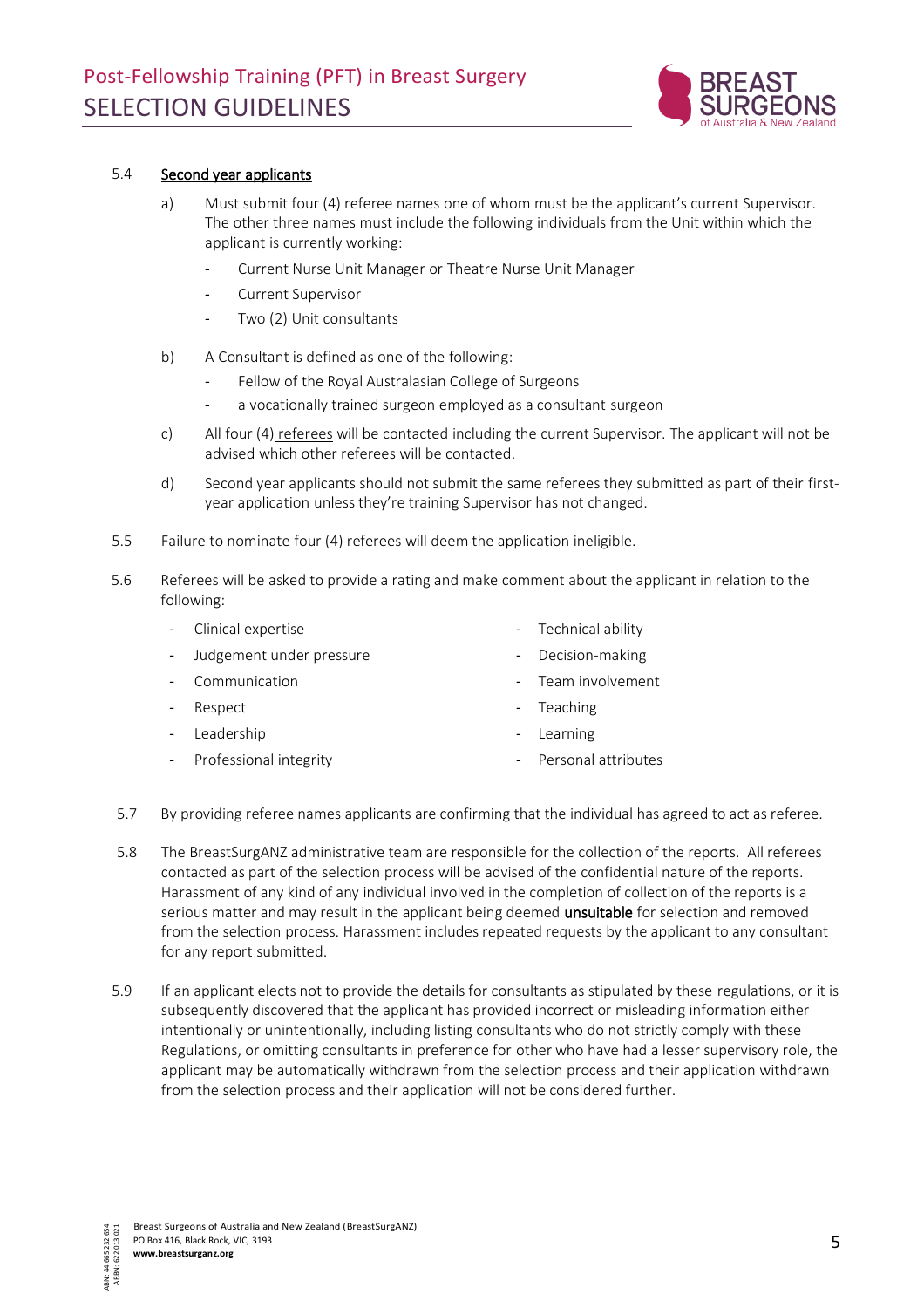

#### 5.10 Scoring

- a) The options chosen by the referee will be converted to the associated numeric score by the BreastSurgANZ administration team using a predetermined scoring system from 1 to 4 as follows:
	- The first option is categorised as "unsatisfactory" and scores 1 points
	- The second option is categorised as "basic" and scores 2 point
	- The third option is categorised as "intermediate" and scores 3 points
	- The fourth option is categorised as "advanced" and scores 4 points
- b) Where a referee is unable to rate a candidate on a particular assessment it will be scored a zero (0).
- c) Individual report scores will be converted to a percentage score rounded to two decimal places, calculated by dividing the total score for the report by the total number of questions for which the referee has provided a response.
- d) If the referee has provided responses for less than 75% of the report (3 questions or more unanswered), the report will be deemed invalid and will not be used as part of the selection process. In these circumstances an alternate report will be sought.
- e) The percentage scores for the four (4) individual reports will be averaged to provide an overall percentage score, rounded to two decimal places, for the Structured Referee Report selection tool.

## 6. STRUCTURED INTERVIEWS

- 6.1 Applicants will be notified if they are required for a panel interview. Panel interviews are conducted by three (3) PFT Committee members, Hospital Training Supervisors, Councillors or senior BreastSurgANZ members.
- 6.2 Interviews will be held in person or via Zoom videoconference.
- 6.3 Interviews will be between 20 and 25 minutes in duration.
- 6.4 Applicants will be asked structured questions and will include both clinical and non-clinical questions.
- Interviews are designed to identify factors deemed important to the practice of breast surgery and to assess the suitability of the applicant for training.
- 6.6 The interview seeks information on a variety of attributes including:
	- a) The ability to interact effectively and cordially with peers, mentors, registrars, hospital administrators, patients and their families.
	- b) The ability to act ethically, responsibly and with honesty.
	- c) The capacity to care, demonstrate concern and sensitivity to the needs of others.
	- d) The ability to assimilate and organise information and to adapt accordingly.
	- e) The ability to present concisely within a timeframe.
	- f) The ability to recognise and respond appropriately to ethical issues.
	- g) The ability to promote health maintenance and respond to the health needs of the community, patients, colleagues and self.
	- h) Clinical acumen and capability.
	- i) The candidate's commitment to a career in Breast Surgery.

Breast Surgeons of Australia and New Zealand (BreastSurgANZ) 654<br>021 ARBN: 622 013 021 PO Box 416, Black Rock, VIC, 3193 **www.breastsurganz.org**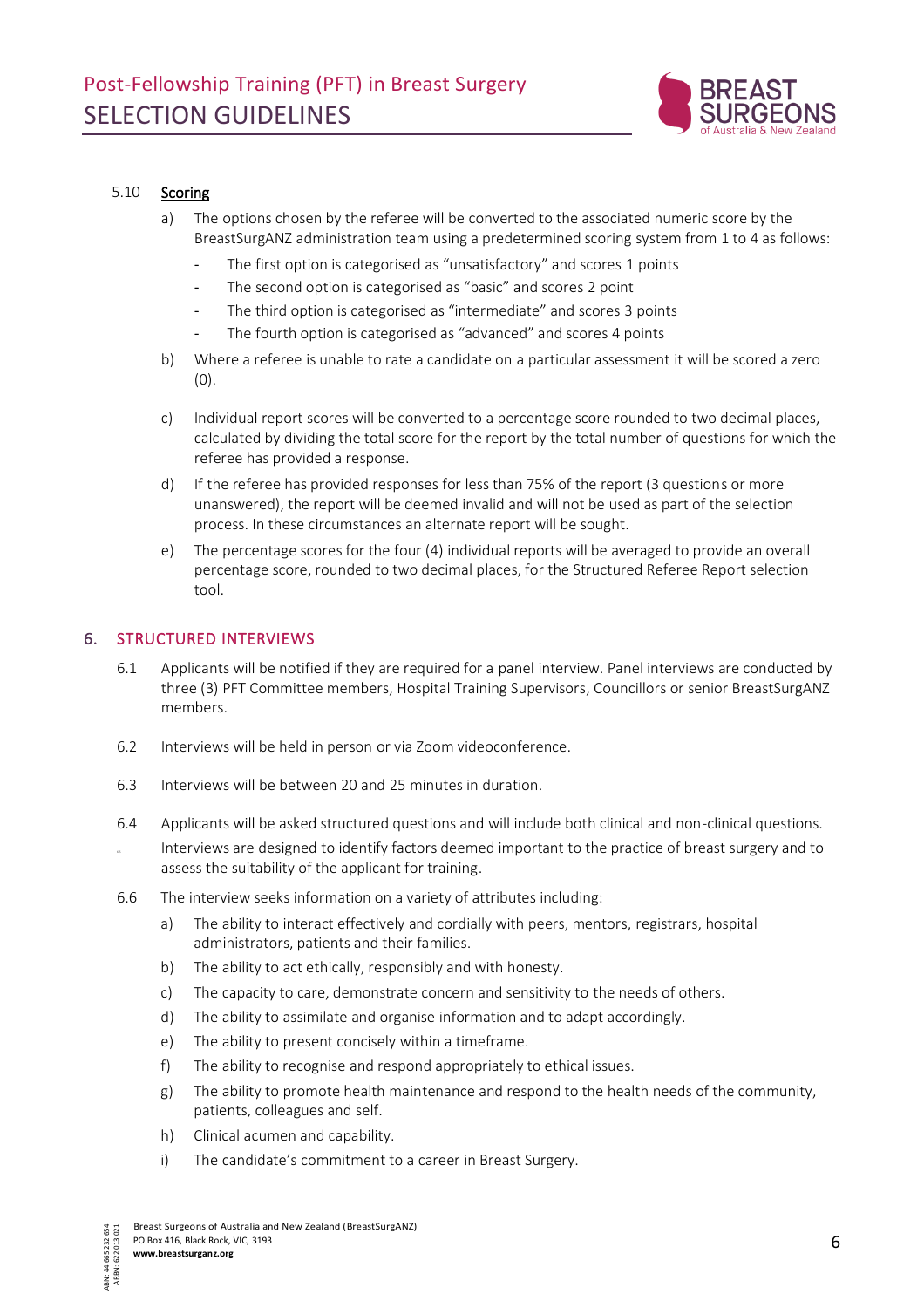

#### 6.7 Eligibility to Proceed to Interview

Applicants must score a combined total score from the Application Form and Referee reports of 70% or above to be eligible to proceed to the interview stage. Applicants who do not meet this criteria will be deemed unsuitable and not eligible for an interview . Applicants will be notified accordingly.

#### 6.8 Notification of Interview

- a) Applicants will be notified the interview details at least 10 business days prior to the interview taking place. Interview dates will be included on the Selection Timeline detailed on the BreastSurgANZ website.
- b) When interviews are to be held in person, it is the applicant's responsibility to make the appropriate travel arrangements and to meet any costs incurred in attending the interview.
- c) Interview times ,dates and format will be confirmed via email.
- d) If an applicant is unable to attend an in-person interview due to extenuating circumstances alternative arrangements can be made for that person to attend via videoconference.
- e) If an applicant does not make themself available at the scheduled time without prior arrangement/notification to the BreastSurgANZ administration team the applicant will not be considered further in the selection process and their application will be withdrawn from selection.

#### 6.9 Interview Scoring

- a) Applicants will be scored using a structured scoring system and criterion statements relating to topics outlined in clause 6.6.
- b) Each question will be accompanied by a criterion answer.
- c) The score for each question will be out of five (5).
- d) Each panel member will also score the applicant and applicant answers will be scored using the following structured scoring system and criteria:
	- Unsatisfactory (1 point): The applicant failed to articulate appropriate responses and did not cover any of the key points related to the scoring criteria and did not demonstrate the potential for appropriate knowledge, skills or abilities and/or did not demonstrate some of the personal qualities and behaviours sought.
	- Basic (2 points): The applicant articulated appropriate responses covering  $1 2$  of the key points related to the scoring criteria and demonstrated the potential for suitable knowledge, skills and abilities with further experience and demonstrated the personal qualities and behaviours sought.
	- Intermediate (3 points): The applicant articulated appropriate responses covering 3 points related to the scoring criteria and demonstrated appropriate knowledge, skills and abilities and the personal qualities and behaviours sought.
	- Advanced (4 points): The applicant articulated good responses covering  $4 5$  of the key points related to the scoring criteria and demonstrated good knowledge, skills and abilities and the personal qualities and behaviours sought.
	- Expert (5 points): The applicant articulated excellent responses covering 6 or more of the key points related to the scoring criteria and demonstrated good knowledge, skills and abilities and the personal qualities and behaviours sought.
- e) The total interview scores out of 30 will be adjusted to an overall percentage score rounded to two decimal places for the interview selection tool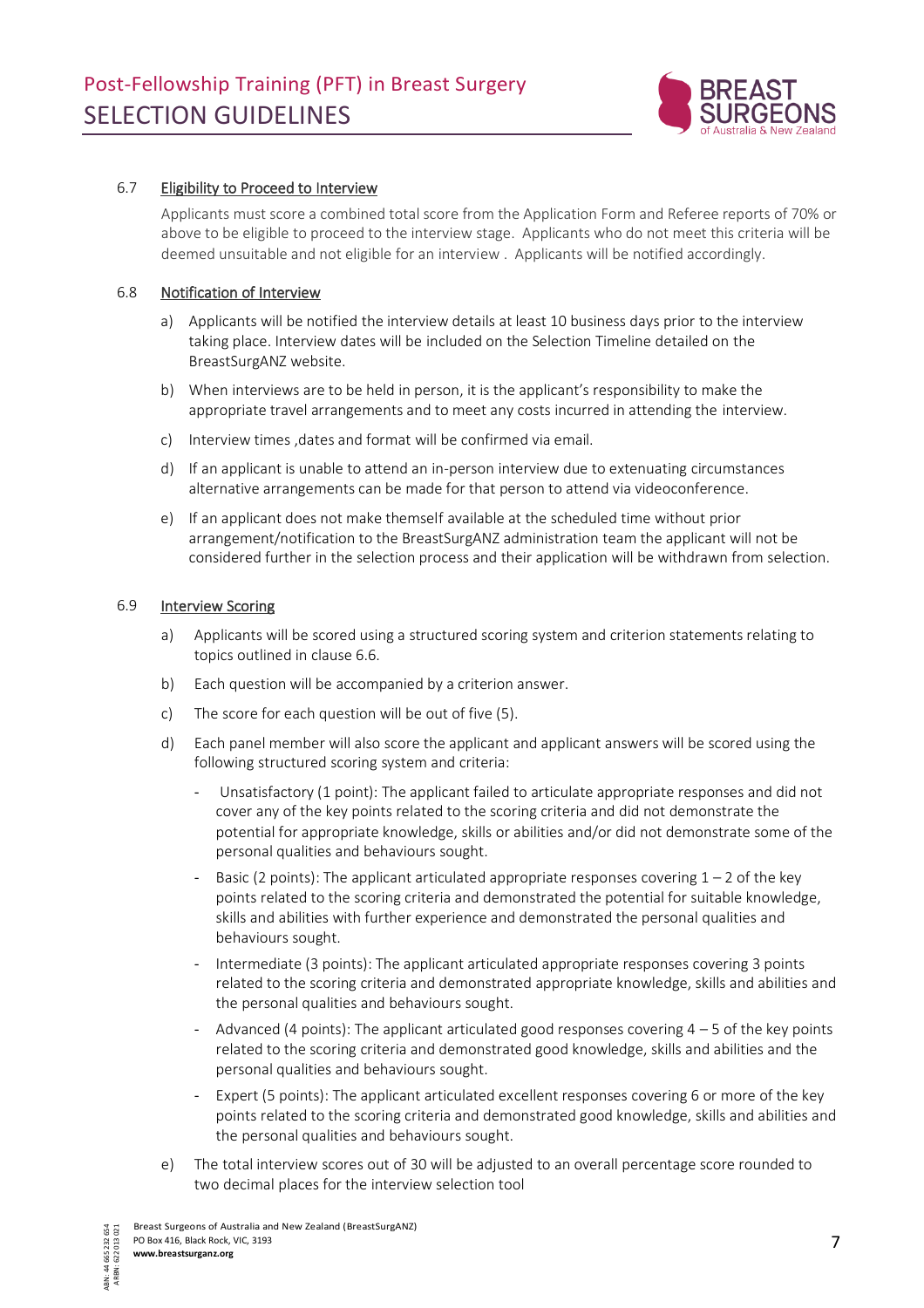

## 7. HOSPITAL PREFERENCES

Candidates will be required to rank all available hospital positions for the year (first or second) for which they are applying. *All* positions must be ranked from first to last preference. Candidates must be prepared to accept any of the available accredited hospital training positions in either Australia or New Zealand.

#### 8. RANKING

At the completion of the assessment process candidates will be ranked according to their final collated assessment score. Hospital positions will be allocated beginning with the highest ranked candidate through to the lowest ranked candidate.

Rankings are determined following weighting to the percentage adjusted score out of 100 obtained from each of the three (3) selection tools, to obtain an overall percentage score.

#### 9. NOTIFICATION OF OUTCOME

a) Unsuccessful Applicants

Unsuccessful applicants will be notified in writing that they have not been successful in their application however no information will be provided in relation to overall rankings.

- b) Successful Applicants
	- Successful applicants will be notified in writing via email that they have been successful in their application via an offer of training which will include the applicant's allocated hospital.
	- Applicants will have 24 hours to accept their allocated position.
	- Applicants will not be notified of their overall score and/or their ranking.

#### 10. TRAINING FEE

The BreastSurgANZ Council has approved an annual Training Fee of \$2,750 (inc. GST) for the BreastSurgANZ PFT Program.

The Training Fee is payable upon successful admission to the PFT Program and at the commencement of training.

## 11. APPLICATION FEE

A non-refundable application fee of \$550 (inc. GST) is payable upon application for the BreastSurgANZ PFT Program.

Following submission of an application you will receive an invoice for immediate payment. No application will be processed prior to receipt of payment of the application fee.

#### 12. SPECIALIST TRAINEE MEMBERSHIP

Trainees accepted onto the BreastSurgANZ Post Fellowship Training Program will be required to become a Specialist Trainee Member of the Society for the duration of their training. Specialist Trainee Membership costs \$275 (inc. GST) per training year and will be invoiced for each year of training in February/March.